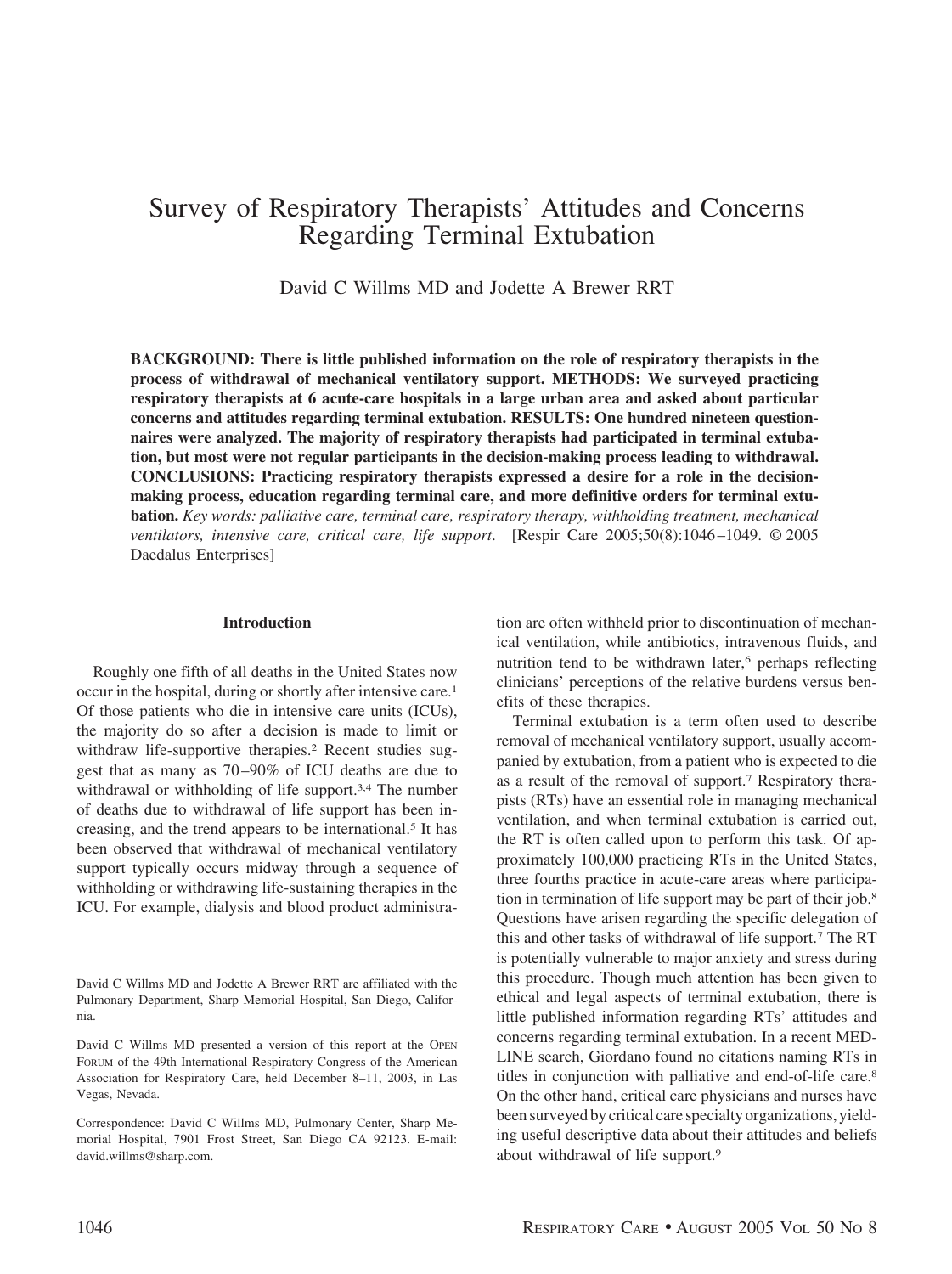In this study our objectives were to identify the extent of involvement by RTs in terminal extubation in our community, to quantify response to several questions of concern, and to discover some areas of education needs regarding this aspect of end-of-life care.

# **Methods**

We developed a brief questionnaire and distributed it to all practicing RTs at 6 acute-care hospitals in San Diego County, California. These 6 facilities have 1,651 total beds and consist of 4 acute-care general hospitals, 1 long-term acute-care hospital, and 1 maternity-neonatal hospital. The survey asked questions about the RT's experience in terminal extubation, opinions concerning an RT's level of participation, and concerns about the event of terminal extubation (Appendix). All questionnaires received were anonymous. The institutional review board approved the research and waived the requirement for informed consent. Differences between hospitals were analyzed with the chisquare test. Confidence intervals (CI) for proportions were calculated using a significance level of 0.95.

# **Results**

One hundred nineteen responses were received, from 183 distributed surveys (65% response rate). The RTs had an average of 14.6 years practice experience (range 1–35 y), and 50% had the RRT credential. Eighty-three percent reported spending the majority of their practice in acute care, and 15% in long-term acute care. On average, respondents had been involved in terminal extubation on 2.2 occasions (range  $0-12$ ) within the last year, and 33 times (range  $0-350$ ) in their entire career.

In response to the question on how often the RT was present at the discussion with family or patient when terminal extubation is decided upon, the results were: always 2.7% (CI 0-5.7), most of the time  $2.7\%$  (CI 0-5.7), some of the time 22% (CI 14.4 –29.6), rarely 38% (CI 29.1– 46.9), and never 34.5% (CI 25.8 – 43.2). RTs estimated an attending physician was physically present at the bedside for terminal extubation in 18.6% of cases in their primary institution. However, this varied from a low of 5.5% at the long-term acute-care hospital to 66% at a large women and infants hospital where mechanical ventilation is done exclusively in a neonatal ICU. Respondents overall estimated that in their institutions a critical care physician could arrive in the ICU in 5.7 min in case of emergency. Responses to several of the most relevant questions are depicted in Table 1.

Interhospital differences in responses generally were not substantial. However, for the question regarding whether a physician should always be present at the bedside for terminal extubation, at the women's hospital (neonatal ICU only) 67% responded affirmatively, whereas at the longterm acute-care hospital none (0%) felt this was necessary  $(p < 0.001)$ .

Respondents were asked to rank 3 roles of an RT, according to the most important priority. The percentage ranking each as top priority were: preserving life 24.4% (CI 16.7–32.1), relieving suffering 27.7% (CI 19.7–35.7), ensuring a quality of life 29.4% (CI 21.2–37.6), and unsure 18.5% (CI 11.5–25.5).

# **Discussion**

The response rate of 65% in this study was quite satisfactory. The results confirm that nearly all the respondents have participated in terminal extubation. A small but important number of individuals have experienced emotional or ethical problems with terminal extubation. Most understand that they may decline to participate if they are uncomfortable with terminal extubation, and they know where to access emotional support. Additional education regarding these issues may be warranted.

The question of whether an attending physician must be physically present in all cases of terminal extubation was an important stimulus for the development of this survey, as some controversy has evolved in the community over the standard of care. Our results indicate that, with the notable exception of a neonatal ICU, physicians are physically present in only a small minority of cases, and most RTs generally do not perceive a need for bedside physician participation in the technical phase of extubation. However, in the neonatal ICU included in this study, physicians are present in most cases of ventilator withdrawal, and most RTs there believe this is necessary. Most RTs thought that the patient's nurse should be present at terminal extubation.

The individual narrative responses (which are not included here) indicated some diversity of opinion regarding the role of the RT in the process leading up to terminal extubation. Some RTs wish to defer the decision-making interaction to family, physicians, nursing, and others. To some extent this may relate to current common practice in our community of rotating RT assignments through a variety of units within the hospital, as opposed to nursing and physicians, who tend to maintain more consistent assignments within units and often to the same patients. Nevertheless, a majority of respondents indicated that RTs should routinely be included in the multidisciplinary team conference at which terminal extubation is decided. In the narrative comments, some respondents indicated that being asked to perform the technical aspect of terminal extubation without full participation in the decision-making process is difficult for them.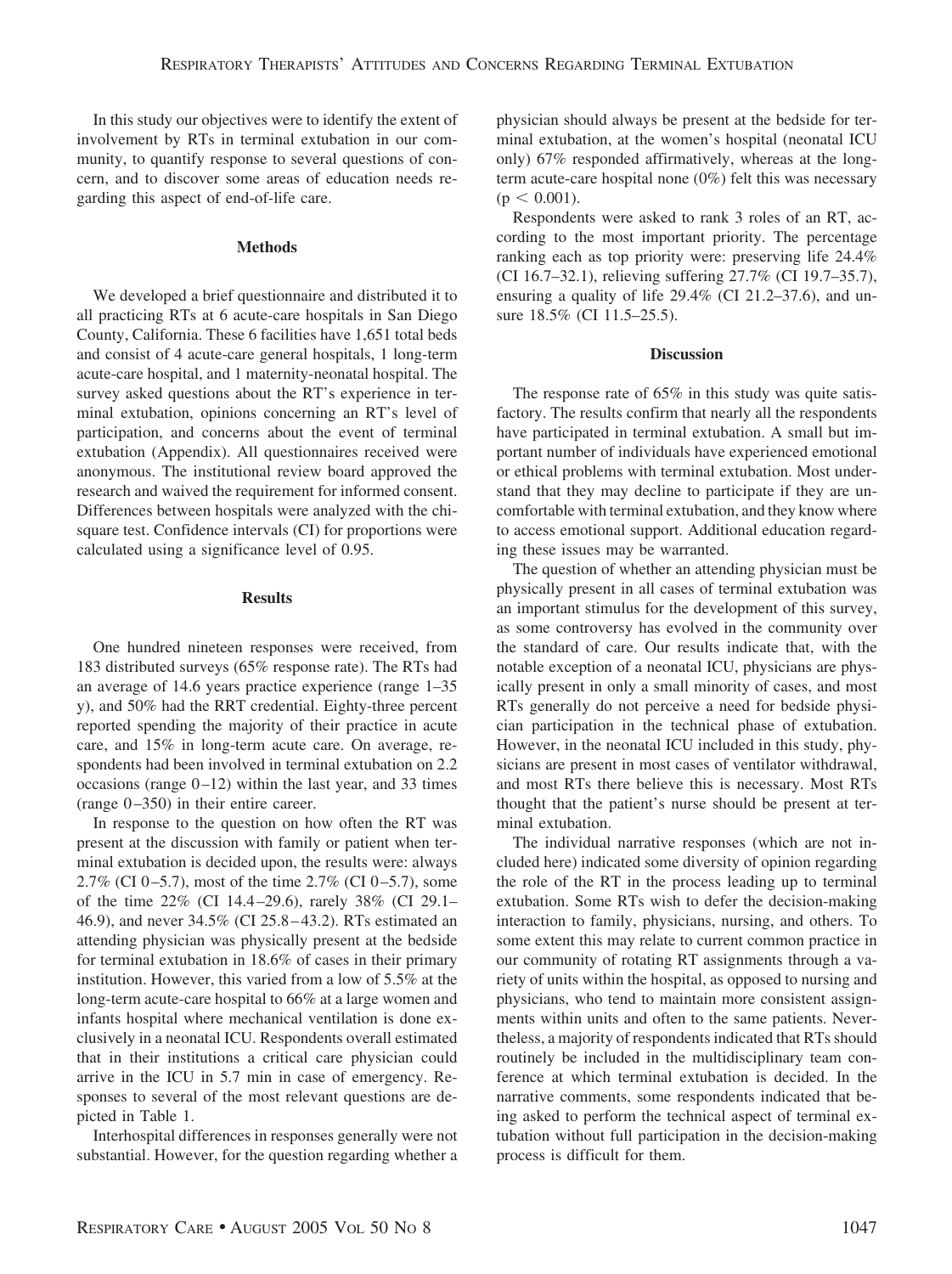| Ouestion                                                                                                                              | Yes Response<br>$(\%)$ | 95% Confidence<br>Interval |
|---------------------------------------------------------------------------------------------------------------------------------------|------------------------|----------------------------|
| Have you ever personally removed ventilator support as part of terminal extubation?                                                   | 96                     | $92.5 - 99.5$              |
| Have you ever been asked to take a patient off the ventilator when you did not feel it was ethically<br>correct?                      | 13                     | $7 - 19$                   |
| Have you ever been informed that you can decline to perform terminal extubation if you are<br>uncomfortable with this?                | 53                     | $44 - 62$                  |
| Have you ever been sufficiently upset after performing terminal extubation to seek professional<br>counsel, clergy, etc?              | 9                      | $3.8 - 14.2$               |
| Would you know where to find emotional support at your institution if needed as a result of<br>performing terminal extubation?        | 77                     | 69.4-84.6                  |
| Are you disturbed when treatment is withheld or withdrawn in a patient who is deemed terminal or<br>irreversibly ill?                 | 19                     | $11.8 - 26.2$              |
| Do you think the attending physician should always be physically present at the bedside when a<br>terminal extubation is done?        | 29                     | $20.7 - 37.3$              |
| Should a bedside nurse always be in the room at the time of terminal extubation?                                                      | 75                     | $67.1 - 82.9$              |
| Should respiratory therapists routinely be included as part of the conference that occurs prior to a<br>terminal extubation decision? | 73                     | 64.8-81.2                  |
| Are written orders for terminal extubation always sufficiently explicit to cover you?                                                 | 44                     | $34.8 - 53.2$              |
| Would development of a specific protocol or standardized orders for terminal extubation be desirable<br>at your institution?          | 72                     | $63.7 - 80.3$              |
| Did you receive any education on end-of-life care or termination of life support in respiratory therapy<br>school?                    | 45                     | $35.9 - 54.1$              |
| Have you received any education on termination of life support in your working career?                                                | 33                     | $24.5 - 41.5$              |

Table 1. Selected Questions and Response Rates From a Survey of Practicing Respiratory Therapists

It is troubling that many RTs feel that the written orders for terminal extubation are not always sufficiently explicit to provide the appropriate legal basis for the procedure. This is consistent with findings of a 2001 study of ventilator withdrawal in a neonatal ICU, in which 22% of charts had no written order for ventilator removal, and only 83% of charts contained a notation about parental participation in the decision making.10

It has been pointed out that withdrawal of life support should be treated like any medical procedure, with proper planning, education, documentation, and quality-improvement initiatives.2 Since RTs play an important part in the management and ultimate withdrawal of ventilatory support, the rationale for RT involvement in the process of decision making is strong. Our study suggests that a majority of RTs are willing to take a larger role in this critical phase of patient care.

This study is subject to the limitations common to survey research. Survey completion may be higher among more highly motivated individuals or those with specific interest in a subject. The high response rate probably mitigates these effects. The number of surveys from the longterm acute-care hospital and neonatal ICU were relatively small, limiting the generalizability of comparisons to these groups. Also, surveys rely upon recall of facts that may not always be accurately remembered by respondents. Because the survey was carried out in a single urban area and end-of-life practices may vary regionally, results may not be generalizable to other areas.

### **Conclusions**

The great majority of RTs in our community have participated in terminal extubation. Outside of the neonatal units, most RTs did not feel that physician presence at the bedside should be mandatory during terminal extubation. Neonatal RTs observed a higher incidence of physician presence during terminal extubation, and they expect physician presence during this procedure. There may be a role for standardization of the orders for terminal extubation, and vigilance to ensure that appropriate orders are present in every case. Education regarding terminal extubation should be included in RT training and staff development. Each hospital should assess the practicability and desirability of including RTs in multidisciplinary meetings during the process of deciding on terminal extubation.

### **ACKNOWLEDGMENTS**

The authors wish to thank the faculty at Grossmont College Respiratory Therapy Program for discussions stimulating this survey. Also, we wish to thank the many RTs who participated in this survey, and the department managers at each facility who kindly assisted the study.